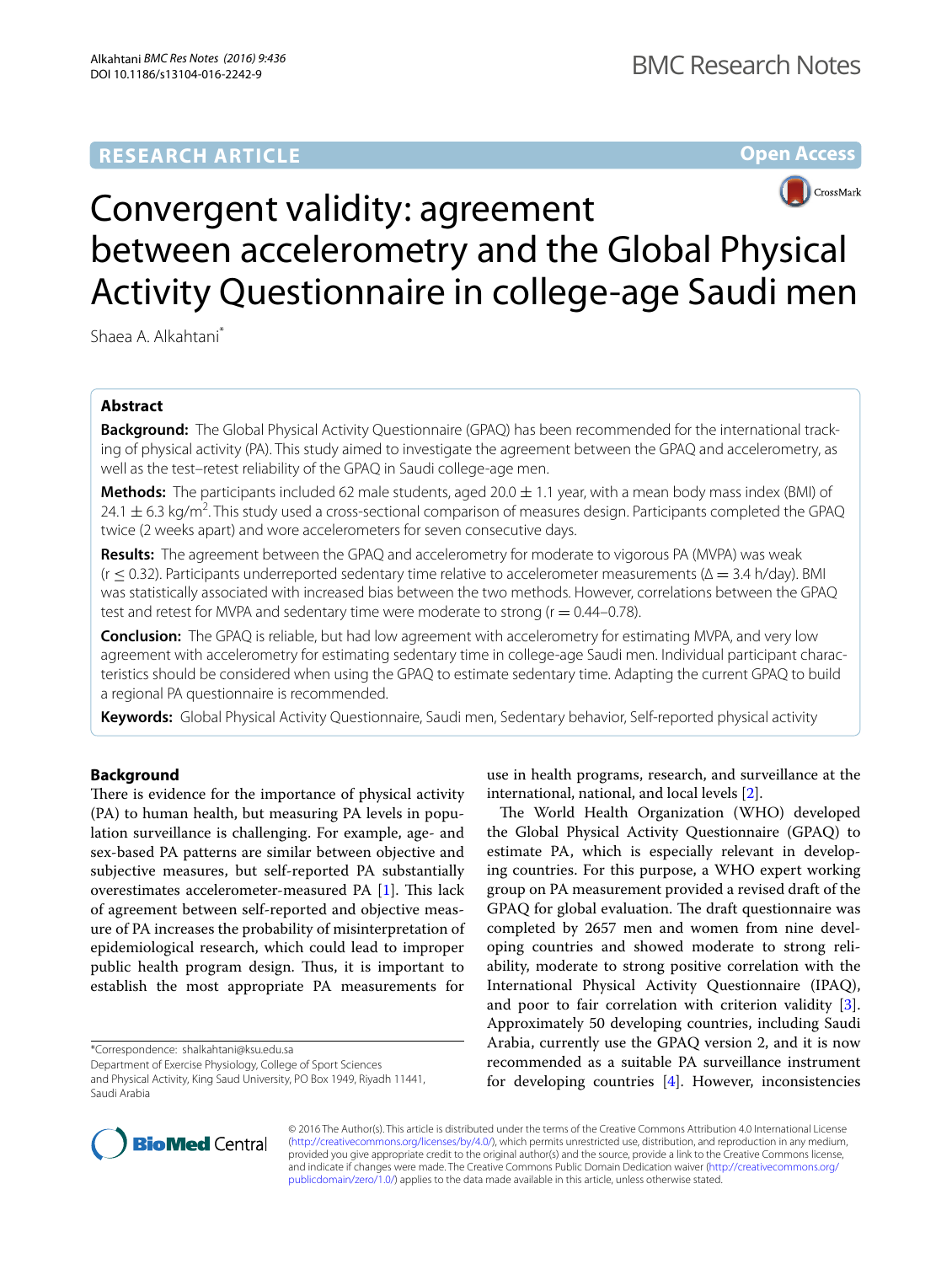in the validity of the GPAQ have been observed in several recent studies. For example, the GPAQ validly measured moderate to vigorous PA (MVPA), but was a less valid measure of sedentary behavior, in Northern Irish adults [[5\]](#page-7-4). Validity of the GPAQ was examined against direct (accelerometer) and indirect (physical fitness and body composition) criterion measures among American adults, and the results showed that reported MVPA was inversely related to percent body fat and waist circumference, and positively related to  $\rm VO_{2max}$ , and measured MVPA, although increasing bias with higher levels of overreporting of PA was observed [[6\]](#page-7-5).

The Gulf Cooperation Council (GCC) consists of six countries, including Saudi Arabia. Most studies in the region have used self-reported PA surveys and various daily life domains to assess PA levels and the associations between PA level and various health aspects. For example, in one study of Omani adults that used the GPAQ to assess PA domain, the authors pointed out that the validity and reliability testing of this instrument did not include populations from the Arab world [[7\]](#page-7-6). That study found a lower risk of developing the metabolic syndrome in those with higher work and transportation, but not leisure time, activity; the authors also provided recommendations for national PA guidelines, policies, and programs. In Saudi Arabia, the GPAQ has also been used to assess whether adults met the PA recommendations for cancer prevention [[8](#page-7-7)]. Furthermore, another study in Saudi Arabia used a pedometer and diary-based daily step count method to record daily PA, and found an association between PA and health beliefs among Saudi women [\[9](#page-7-8)]. Another PA questionnaire that had been validated against a pedometer has been used among Saudi adolescents [\[10\]](#page-7-9). The Arabic short form of the IPAQ has also been validated, but this version is limited to a telephone interview. Most of these studies used more than one instrument to minimize errors because, while pedometers can be used for promoting PA, they are not recommended for use in assessing exercise volume [[11\]](#page-7-10).

While the validity of self-reported PA measures has been examined against accelerometers in the scientific literature, the evaluation of self-reported PA methods is currently being reconsidered. Kelly et al. [\[12](#page-7-11)] raised the point that test validity combines face, content, agreement (convergent or criterion), and time (concurrent or predictive) assessments. They concluded that concurrent measures of self-reported PA and accelerometry do not mean the accelerometer is a criterion because the accelerometer does not cover all of the domains of the self-reported PA questionnaire; thus, there is a lack of content validity [[12\]](#page-7-11). Questionnaires are developed to capture frequent behaviors in specific contexts such as occupation, household, and transportation (e.g., walking and bicycle) activity. While accelerometers might have strong content and concurrent agreement with some recreational activities in terms of duration, frequency, and intensity, they do not have the same level of agreement with other sports, such as swimming, cycling, and resistance training. Thus, Kelly et al. [\[12](#page-7-11)] reemphasized that the PA measurement hierarchy is incorrect because it is based only on total energy expenditure; energy expenditure should not be the sole PA measurement criterion, and different assessments have different strengths and weaknesses. Troiano et al. [[13\]](#page-7-12) recently stated that the relationships between self-reported and accelerometry-based PA are often of low to moderate strength because these two measures are not equivalent, and therefore are not interchangeable.

The evaluations of PA and sedentary behavior in relation to health aspects are complex, and some authors recommend a PA framework, such as Medical Research Council Diet and Physical Activity Assessment Toolkit [[12\]](#page-7-11), or a specific community-based self-reported PA questionnaire, such as the Physical Activity for Adults Questionnaire (PAAQ) [[14\]](#page-7-13). Thus, it is important to provide a framework of PA in the GCC countries, including Saudi Arabia, using global and specific self-reported PA as well as objective measures (e.g., triaxial accelerometry). The current study is the first to attempt such a study, and aims to evaluate the agreement between the existing global questionnaire (GPAQ) and accelerometry among Saudi young men.

## **Methods**

## **Participants**

Participants were recruited from the Preparatory Year at the University of Dammam in Saudi Arabia through e-mails and posted notices. All Preparatory Year students were eligible to participate in the study, and the goal sample size was 10 % of Preparatory Year students. Using the G\*Power 3.1 calculator for sample size based on an effect size of  $f = 0.40$ , an  $\alpha = 0.05$ , three groups, and two degrees of freedom, we calculated that a sample size of 61 would achieve 80 % power  $(1 - \beta)$ .

## **Study design and setting**

This study employed a cross-sectional comparison of measures design. It was conducted at the University of Dammam. All subjects provided written informed consent prior to participation in the study. Participants came to the Training Hall of the Preparatory Year College, where height (to the nearest 0.5 cm) and weight (to the nearest 0.1 kg) were measured using a digital scale fitted with a height column (Gima, Gessate, Italy). Thereafter, PA was measured using the questionnaire and accelerometers.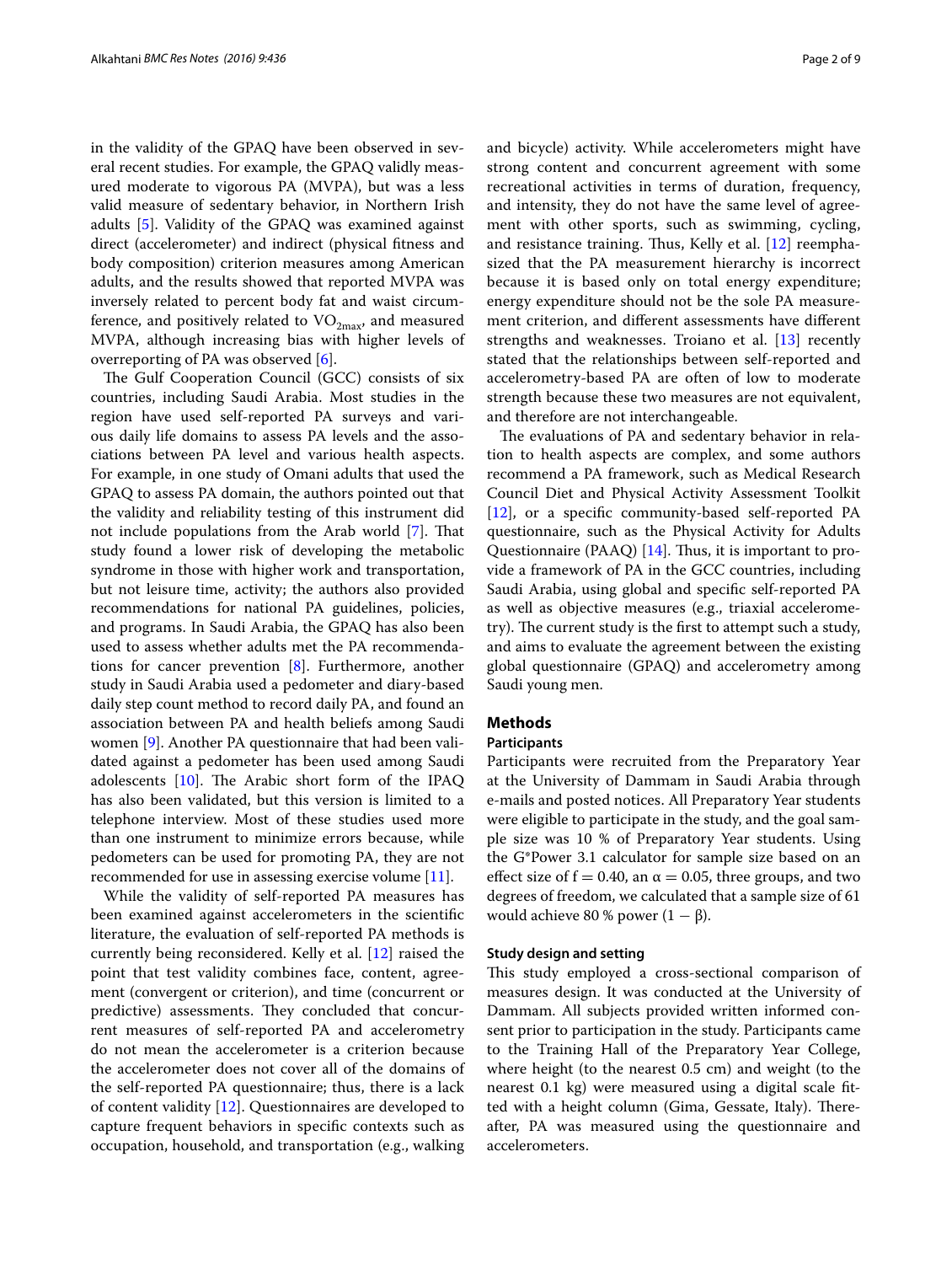<span id="page-2-0"></span>**Table 1 Population and participant descriptive data**

| Variable                                    | Value            |  |
|---------------------------------------------|------------------|--|
| Study population (N)                        | 700              |  |
| Study participants $(n_1)$                  | 96               |  |
| Accelerometer wear-time inclusion criterion | 4 days, 10 h/day |  |
| Average accelerometer wear days (d)         | $5.58 \pm 1.2$   |  |
| Average accelerometer wear time per day (h) | $14.3 \pm 1.5$   |  |
| Participants included in analysis $(n_2)$   | 62               |  |
| Age (year)                                  | $20 + 1.1$       |  |
| $BMl$ (kg/m <sup>2</sup> )                  | $24.1 \pm 6.3$   |  |

Data expressed as mean  $+$  SD

*N* population sample size, *n* study sample size, *BMI* body mass index

#### **Data measurement**

The official Arabic version of the GPAQ [\(http://www.](http://www.who.int/chp/steps/GPAQ/en/) [who.int/chp/steps/GPAQ/en/\)](http://www.who.int/chp/steps/GPAQ/en/), along with the official show cards (containing adapted photos and Arabic translations of headings and examples) were used in the current study. The GPAQ has four domains: moderate and vigorous activity at work, travel to and from places, moderate and vigorous recreational activities, and sedentary behavior. As all study participants were students who do not engage in any moderate or vigorous work activities, the work domain was excluded from the final analysis. To examine test–retest reliability, the GPAQ was administered twice, first at the initial visit before wearing the accelerometer and then 2 weeks later. The questionnaires were self-administered in the presence of research assistants who assisted and answered questions.

PA was measured using accelerometers (ActiGraphwGT3X-BT, Pensacola, FL, USA) for seven consecutive days. All participants were instructed to wear the device on their right hip throughout the day except for while sleeping or in contact with water. Dependent variables obtained from the accelerometers were computed using ActiLife software (ActiLife, v 6.11.6., 2009, Acti-Graph, Pensacola, FL, USA). Wear-time validation was computed using the Troiano algorithm [\[15](#page-7-14)]. A non-wear period was defined as 60 consecutive minutes of zero magnitude counts, with an allowance of two consecutive minutes of non-zero counts less than 100 counts/min. A minimum wear-time of 10 h/day for 4 day was applied to define a valid day. Vector magnitude thresholds were divided into five categories according to the Freedson cut points for adults, as follows: sedentary was 0–99 counts/min, light was 100–1951 counts/min, moderate was 1952–5724 counts/min, vigorous was 5725–9498 counts/min, and very vigorous was 9499 counts/min and above  $[16]$  $[16]$ . Furthermore, time in light activity in a minimum of 10-min bouts was calculated using ActiLife software. Light PA (LPA) in a minimum of 10-min bouts was calculated per day and multiplied by 7 to compute the total light activity in a minimum of 10-min bouts per week. Differences between the GPAQ-reported and accelerometer-measured activity levels were calculated as  $\Delta = [(\text{accelerometer-measured}) - (\text{GPAQ-reported})].$ 

#### **Statistical methods**

Data were analyzed using SPSS (version 22 Chicago, IL, USA). Continuous data are presented as mean  $\pm$  standard deviation (SD) and median (1st and 3rd quartile) for variables with Gaussian and non-Gaussian distributions, respectively. Categorical data are presented as frequencies and percentages (%). All continuous variables were tested for normality using the Kolmogorov–Smirnov test and tests for skewness and kurtosis. If the Kolmogorov p value was significant or the skewness or kurtosis value was less than  $\pm 1$  or  $\pm 2$ , respectively, the data were considered non-Gaussian and non-parametric analyses were used to analyze the data. PA level- and BMI-based differences between participants' ∆ MVPA and ∆ sedentary time were tested with the Kruskal–Wallis test for non-Gaussian distributions. Correlation coefficients between variables were calculated using Spearman's correlation analysis. A p value of  $< 0.05$  was considered statistically significant.

#### **Results**

A total of 96 out of approximately 700 male students in the Preparatory Year volunteered to participate in the current study. All participants completed the measurements, but only 62 achieved the required accelerometer daily wear time (10 h/day of wear-time for a minimum of 4 days, including 1 weekend day); the average wear-time was  $14.3 \pm 1.5$  h/day for an average of  $5.58 \pm 1.2$  day/ week. The final sample was  $20.0 \pm 1.1$  year old, with a body mass index (BMI) of  $24.1 \pm 6.3$  $24.1 \pm 6.3$  $24.1 \pm 6.3$  kg/m<sup>2</sup>. Table 1 shows the study population and the included participant sample size and descriptive data.

The GPAQ test–retest correlations are shown in Table [2.](#page-3-0) The r values were strong for all variables, except for the correlation of moderate exercise level, which was moderate. It should be noted that the 1st quartile of all PA patterns indicates that 25 % of participants scored zero; these scores were consistent in the retest. Vigorous PA had the strongest test–retest correlation.

The agreement between the GPAQ and the accelerometer is shown in Table  $3$ ; the r value of the correlation between the GPAQ and the accelerometer was low for MVPA and very low for sedentary behavior. While the 1st quartile of moderate PA using the GPAQ was 0, it was 128 min/week for the accelerometer. In addition, the range of sedentary time values was larger for the GPAQ than for the accelerometer.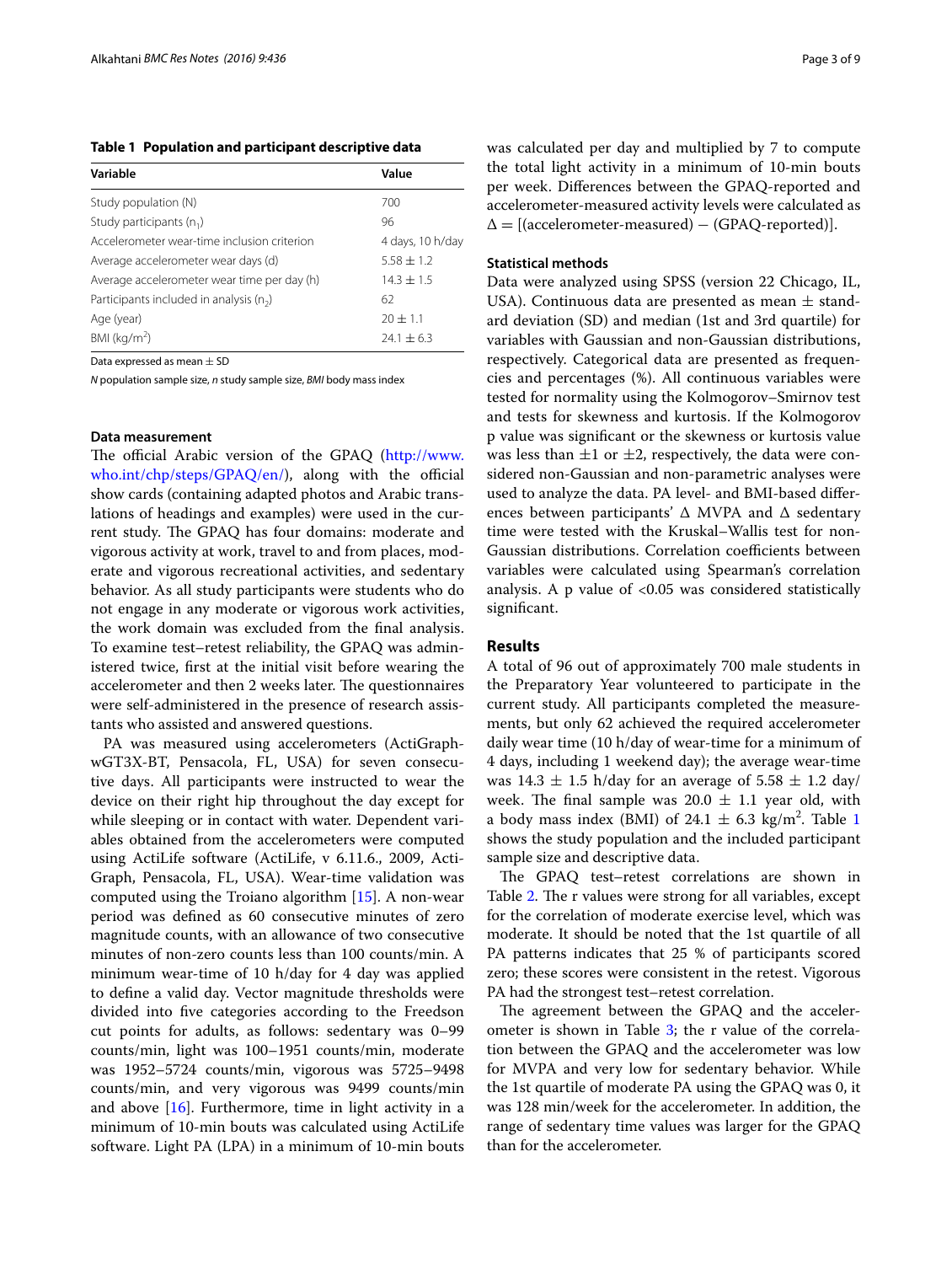<span id="page-3-0"></span>**Table 2 Test-retest reliability of the Global Physical Activity Questionnaire**

| Variable                     | Test 1           | Test 2            | r value   |
|------------------------------|------------------|-------------------|-----------|
| Active commuting (min/day)   | $20.0(0 - 60.0)$ | $30.0(0 - 60.0)$  | $0.69***$ |
| Active commuting (min/week)  | $52.5(0-236.3)$  | $90.0(0 - 270.0)$ | $0.77***$ |
| Vigorous exercise (min/week) | $90.0(0-232.5)$  | 75.0 (0-180.0)    | $0.78***$ |
| Moderate exercise (min/week) | $60.0(0-178.8)$  | $60.0(0-180.0)$   | $0.44***$ |
| Sedentary time (h/day)       | $6.0(3.1-9.0)$   | $6.0(3.0-9.0)$    | $0.70***$ |

Data expressed as median (1st–3rd quartiles) and Spearman correlation coefficients

\*\* Significant correlation at  $p \leq 0.01$ 

Bland–Altman plots comparing the difference and mean GPAQ and accelerometer results for MVPA and sedentary time are shown in Figs. [1](#page-4-0) and [2](#page-4-1). The upper and lower limits of agreement  $(\pm 1.96 \text{ SD})$  are shown, illustrating that some participants were outside the limit of agreement; these represent low agreement between the GPAQ and the accelerometer.

Table [4](#page-5-0) shows the differences between the accelerometer and the GPAQ measurements of MVPA and sedentary time based on PA level. PA level was divided into three groups as follows: very active,  $\geq$ 250 min MVPA/ week; active, 150–249 min MVPA/week; and inactive <150 min MVPA/week. It should be noted that most study participants were active, with 85 % of the participants engaging in 150 or more min/week of MVPA. The differences between the GPAQ and the accelerometer estimations of sedentary time approached significance  $(p = 0.052)$ , and the underestimation of sedentary time increased with increasing levels of PA. While this was not clear based on the median values, it was evident when examining the 1st and 3rd quartiles.

<span id="page-3-1"></span>**Table 3 Global Physical Activity Questionnaire and accelerometer agreement for reported moderate to vigorous activity and sedentary time**

| Variable                  | Accelerometer           | <b>GPAO</b>           | r value           |
|---------------------------|-------------------------|-----------------------|-------------------|
| Moderate PA<br>(min/week) | 188.0 (128.0-<br>289.0) | $60.0(0 - 180.0)$     | $0.24(p = 0.058)$ |
| Vigorous PA<br>(min/week) | $3.0(0-9.0)$            | 75.0 (0-180)          | $0.32***$         |
| MVPA (min/<br>week)       | 273.5 (178.6-<br>405.2) | 167.5 (60.0-<br>345.0 | $0.32*$           |
| Sedentary time<br>(h/day) | $9.4(8.6 - 10.2)$       | $6.0(3.0-9.0)$        | 0.08              |

Data expressed as median (1<sup>st</sup>–3<sup>rd</sup> quartiles) and Spearman correlation coefficients

*GPAQ* Global Physical Activity Questionnaire, *MVPA* moderate-vigorous physical activity, *PA* physical activity

 $*$  Significant correlation at  $p \leq 0.05$ 

\*\* Significant correlation at  $p \leq 0.01$ 

Table [5](#page-5-1) shows the differences between the accelerometer and the GPAQ for MVPA and sedentary time based on BMI. Participants were divided into four BMI groups, as follows: underweight (BMI <18.5 kg/m<sup>2</sup>), normal weight (BMI  $18.5-24.9 \text{ kg/m}^2$ ), overweight (BMI 25.0–29.9 kg/m<sup>2</sup>), and obese (BMI  $\geq$ 30.0 kg/m<sup>2</sup>). Based on BMI, 30 % of participants were overweight or obese. A significant difference was observed for ∆ sedentary time  $(p \leq 0.05)$  between the obese and underweight groups. Agreement between the accelerometer and the GPAQ decreased with increasing levels of BMI.

Further comparison of commuting activity using the GPAQ and LPA with 10-min minimum accelerometer bouts revealed that the median values of commuting activity and LPA with 10-min minimum bouts were 679.9 (521.7–885.8) and 90.0 (0–300.0) min/week, respectively. Minimum and maximum values were 270 and 2042 min/ week for commuting and 0 and 2100 min/week for LPA. The median time of 10-min minimum bouts was 13.2 (12.6–14.2) min/bout, and the median number of 10-min minimum bouts per week was 36.0 (28.0–53.8); however, these variables could not be compared to the GPAQ as they are not specifically queried in the GPAQ.

## **Discussion**

The aims of the current study were to examine the reliability of the GPAQ using a test–retest method and to test its convergent validity through a comparison with accelerometer data in young Saudi men. Our results showed moderate to strong test–retest correlations, low correlations between the GPAQ and the accelerometer for MVPA, and very low correlations between the GPAQ and the accelerometer for sedentary time. The differences between the GPAQ and the accelerometer were consistently biased with increasing levels of PA and obesity.

The current study found a low correlation between GPAQ and accelerometry for MVPA  $(r = 0.32)$ , which was slightly lower than reported in a recent study [[5\]](#page-7-4) that found moderate agreement between the GPAQ and accelerometry data for MVPA  $(r = 0.48)$  among middle-aged adults. Another study of 54 adults (43.1  $\pm$  11.4 years) was in agreement with the present finding, showing a weak correlation ( $r = 0.28$ ) for MVPA and a moderate correlation  $(r = 0.48)$  for vigorous PA between the GPAQ and accelerometry [[6\]](#page-7-5). That study also reported that shortterm (10-days) test–retest reliability ranged from 0.83 to 0.96, while long-term reliability (3 months) ranged from 0.53 to 0.83. Another study found a moderate correlation between the GPAQ and accelerometry for MVPA  $(r = 0.46)$  and strong test–retest correlation for GPAQ  $(r = 63)$  [[17\]](#page-7-16). Similarly to our finding, the most sensitive measure for GPAQ based on the correlation with the accelerometer among Latinas was leisure time vigorous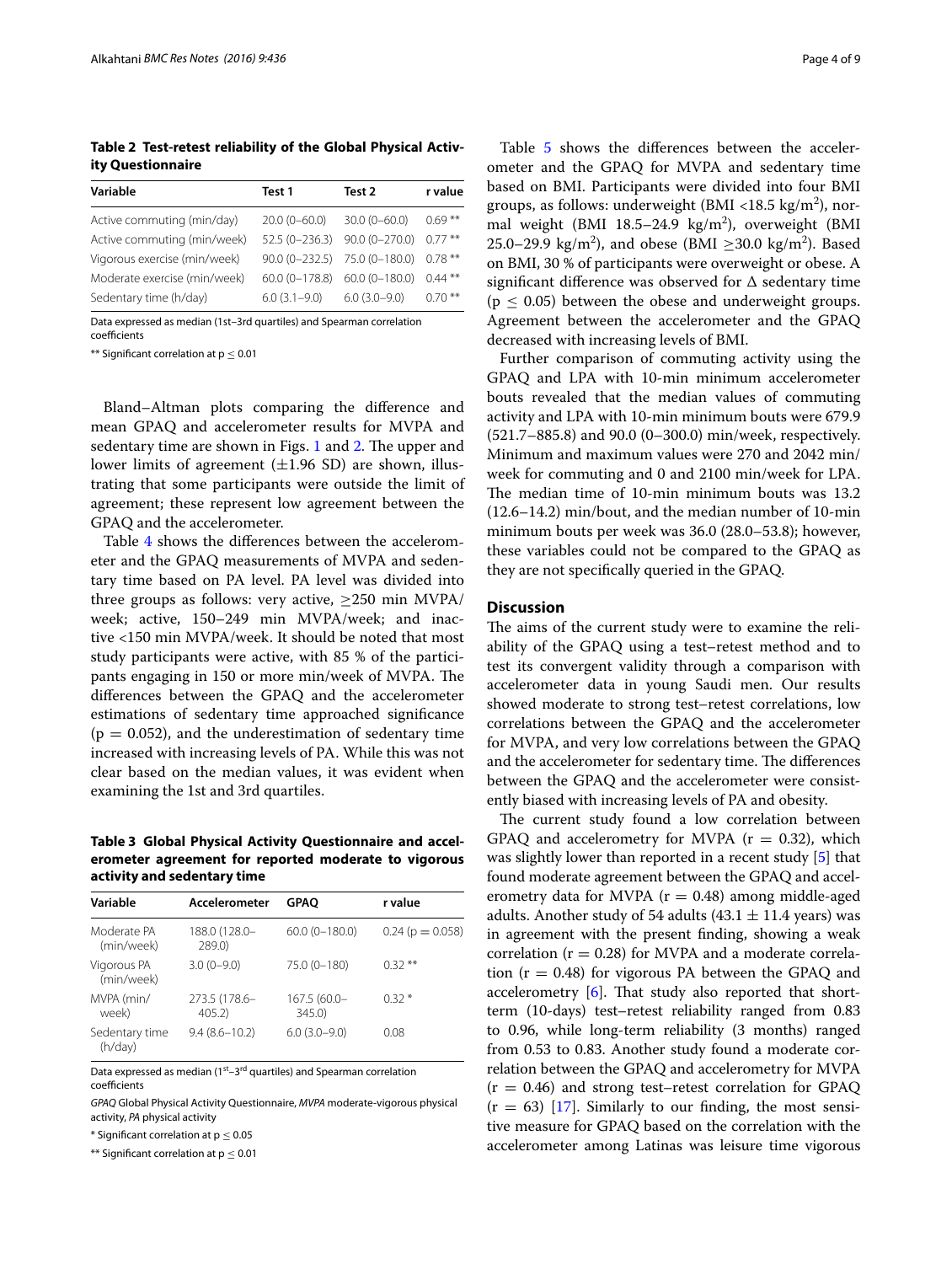

<span id="page-4-0"></span>

<span id="page-4-1"></span>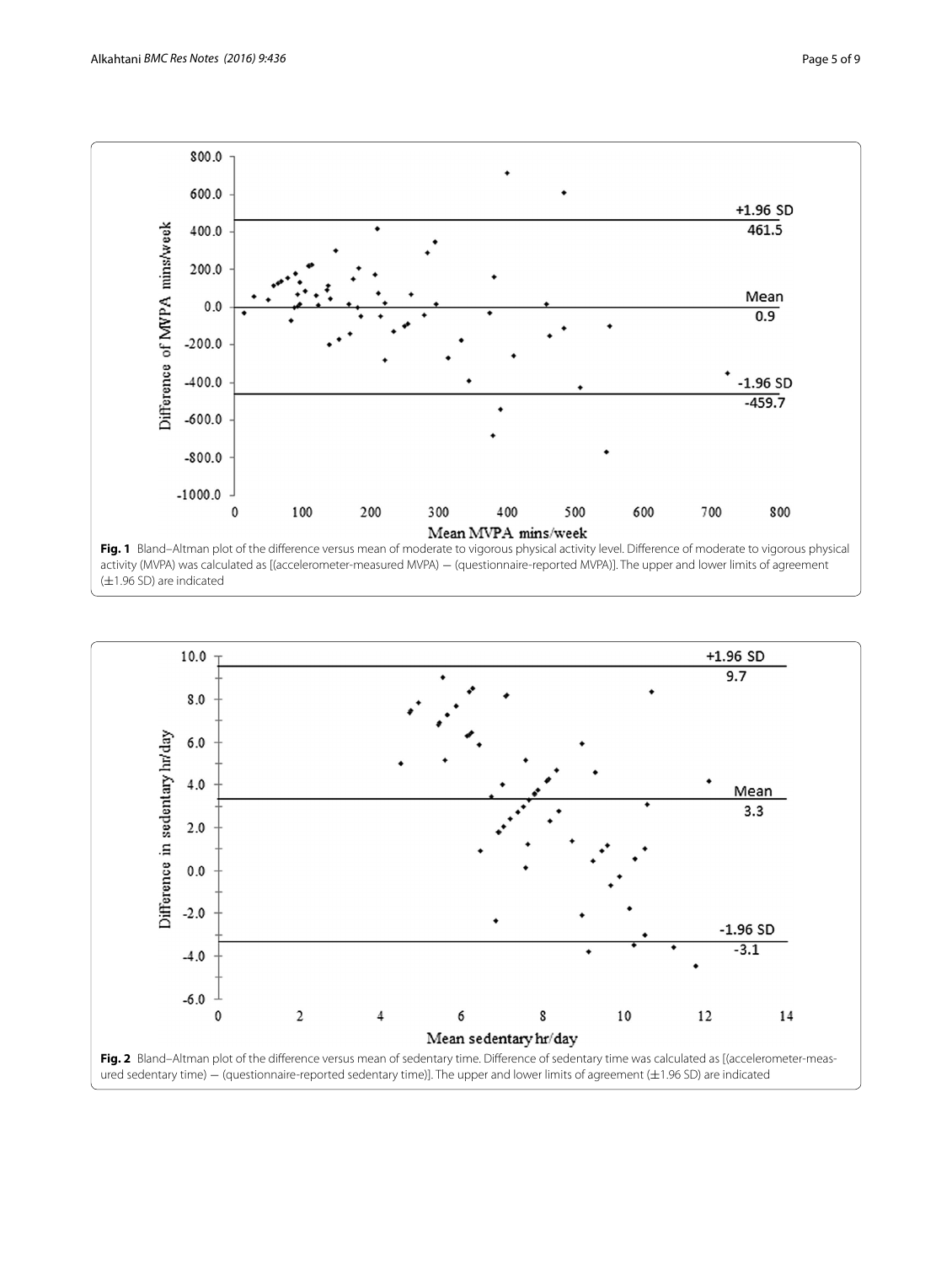| Variable                          | Very active ( $n = 32$ )    | Active ( $n = 20$ )         | Non-active (n $=$ 9)   | p value |
|-----------------------------------|-----------------------------|-----------------------------|------------------------|---------|
| ∆ MVPA (min/week)                 | $94.5$ ( $-130.5$ to 292.0) | $-12.5$ ( $-129.5$ to 89.0) | —74.0 (—471.0 to 61.0) | 0.840   |
| $\Delta$ Sedentary time (min/day) | 205.2 (89.5–364.4)          | 157.7 (48.8-310.9)          | 201.6 (-93.0 to 436.0) | 0.052   |

<span id="page-5-0"></span>**Table 4 Differences between accelerometer and the Global Physical Activity Questionnaire measurements based on physical activity level**

*∆* data measured using accelerometer-data reported using GPAQ. Data expressed as median (1st–3rd quartiles)

*GPAQ* Global Physical Activity Questionnaire, *MVPA* moderate-vigorous physical activity, *Very active* ≥250 min MVPA/week, *Active* 150–249 min MVPA/week, *nonactive* <150 min MVPA/week

<span id="page-5-1"></span>**Table 5 Differences between accelerometer and the Global Physical Activity Questionnaire measurements based on body mass index**

| Variables                  | Underweight ( $n = 17$ )  | Normal weight ( $n = 26$ ) | Overweight ( $n = 9$ ) | Obese $(n = 9)$                  | p value |
|----------------------------|---------------------------|----------------------------|------------------------|----------------------------------|---------|
| ∆ MVPA (min/week)          | $9.0$ ( $-74.0$ to 220.0) | 59.0 (-161.0 to 149.0)     | 68.0 (26.0-152.0)      | $-121.0$ ( $-412.0$ to 2.0)      | 0.21    |
| ∆ Sedentary time (min/day) | 98.5 (14.0-171.7)         | 224.2 (49.5 - 383.4)       | 278.3 (161.0-313.6)    | 313.4 (201.6-388.0) <sup>a</sup> | 0.03    |

*∆* data measured using accelerometer–data reported using the GPAQ

Underweight (BMI <18.5 kg/m<sup>2</sup>), Normal weight (BMI 18.5–24.9 kg/m<sup>2</sup>), Overweight (BMI 25.0–29.9 kg/m<sup>2</sup>), Obese (BMI  $\geq$ 30.0 kg/m<sup>2</sup>)

Data presented as median (1st–3rd quartiles)

*GPAQ* Global Physical Activity Questionnaire, *BMI* body mass index, *MVPA* moderate-vigorous physical activity

<sup>a</sup> Indicates a significant difference from Underweight,  $p < 0.05$ 

PA  $(r = 0.40)$  [[18\]](#page-7-17). The stronger correlation of vigorous exercise compared with other PA levels might be attributed to the perception of intensity. It has been reported that responders understand intensity as emotional, rather than as physical effort, and there is a difference between respondents' and researchers' interpretations of intensity [[19\]](#page-7-18). Individuals overestimate moderate and vigorous PA effort relative to their measured heart rate during said activity [\[20](#page-7-19)]. Similarly, the current study participants overestimated moderate activities, as shown in Table [3](#page-3-1). This could be attributed to time spent playing soccer, because soccer was depicted as a vigorous activity in the GPAQ show cards, while most participants were involved in recreational soccer that was likely moderate in intensity.

A very low correlation between the GPAQ and accelerometry was observed for sedentary time in the current study, which was in agreement with the study of Cleland et al. [[5\]](#page-7-4). Underestimation of sedentary behavior using the GPAQ (1130 min/week) compared with the accelerometer (3365 min/week) and a lack of correlation between the two measures has also been reported [[18\]](#page-7-17). Low agreement between accelerometry and questionnaire responses was also found with the IPAQ in a large sample of men and women; participants reported 131 min/day less sedentary time compared with accelerometer data  $[21]$  $[21]$ . There are many possible explanations for the differences between GPAQ- and accelerometermeasured sedentary time. First, accelerometers record all activities below than 100 counts/min, including sitting and standing, as sedentary, whereas the GPAQ asks

only one question regarding the total sedentary hours per day, except standing time. Some accelerometers measure breaks in sedentary time, which are designed to capture transitions from sedentary time to activity using 100 counts/min as threshold; however, this has low agreement with posture-derived breaks using a posture sensor [\[22](#page-7-21)]. It should be noted that, although most studies found underestimation of self-reported sedentary time, one study observed an overestimation of sedentary time compared with accelerometry data among adults  $[23]$  $[23]$ ; and this could be because of remembering/forgotten treats. Thus, several context-specific sedentary behaviors have been examined [[24\]](#page-7-23), and 24-h-recall of sedentary time rather week-recall was recommended [[25\]](#page-8-0) for college-age individuals [[26](#page-8-1)]. Lastly, while the average weartime in the current study was 14.3 h/day, the minimum wear-time criterion was only 10 h/day. Some studies have found data based on 10 h/day of wear-time led to missing 30 % of sedentary time compared to data based on 14 h/day of wear-time; longer accelerometer wear-time (i.e., >13 h/day) was recommended for accurate estimates of daily sedentary time [\[27\]](#page-8-2). In the current study, participants underestimated their self-reported sedentary time by 204 min/day. Several factors related to instruments partially explain the lack of agreement between the GPAQ and accelerometer methods in estimating sedentary time; splitting the GPAQ sedentary time question into several questions throughout all of the activity domains might be a more appropriate strategy and should be examined.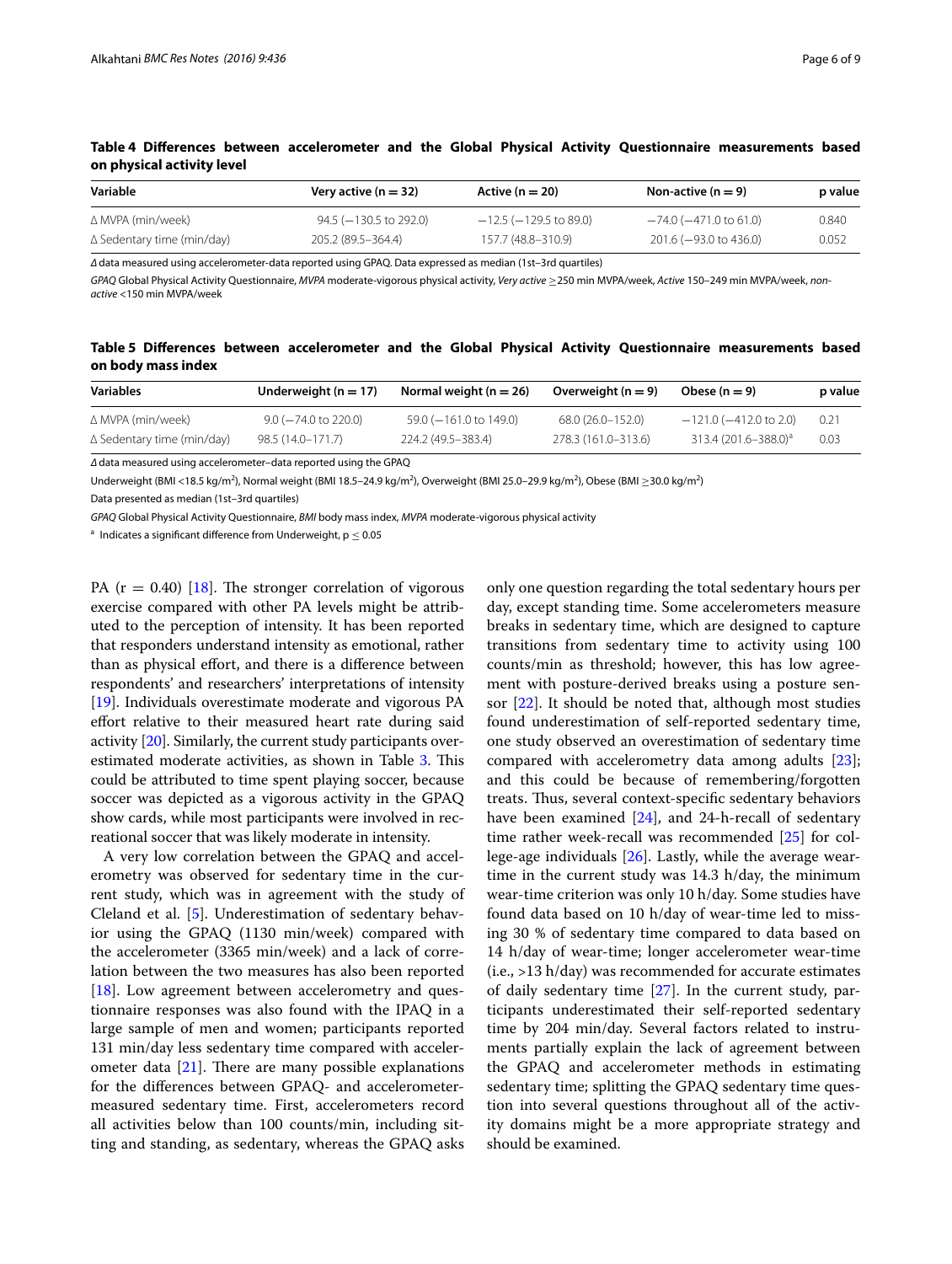The Bland–Altman plot in Fig. [1](#page-4-0) shows that when the mean MVPA value was above the average (230 min), several participants were outside the limits of agreement. These participants increased the range of the agreement limits for the difference between the two methods. Good agreement between the two PA measurement methods should be  $\pm 90$  min/week (i.e., the recommended PA level for health is  $\geq$ 150 min/week and for weight loss is  $\geq$ 250 min/week, with sedentary time  $\leq$ 60 min/ week). The Bland–Altman plot in Fig. [2](#page-4-1) demonstrates a systematic bias in the difference between the GPAQ and the accelerometer for sedentary time. Further analysis was performed to examine the influence of indirect criterion measures (e.g., anthropometry and PA level) on agreement between the two methods. It is important to explore secondary factors that may affect the agreement between the GPAQ and accelerometry because the GPAQ is used in multiple age [\[28](#page-8-3)] and obesity [\[29](#page-8-4)] groups. For example, graded differences across categories have been observed for the GPAQ based on step count, BMI, waist circumference, percent fat, fitness, and accelerometer-measured activity [[6\]](#page-7-5).

The median values in the current study revealed systematic underestimation of GPAQ-measured sedentary time with increasing PA levels (Table [3](#page-3-1)). No differences between participants for MVPA based on PA levels were observed, but the Bland–Altman plot showed increased variation among some participants. A previous study found a bias toward overestimating MVPA in participants with higher levels of MVPA [\[17\]](#page-7-16). Alternatively, other studies have found participants with lower fitness levels overestimated their moderate PA [[21\]](#page-7-20). The current participants of our study are educated young men. Educated people (holding a degree above high school) are more thorough in their PA level estimation [[21\]](#page-7-20). Age also affects the understanding and interpretation of self-reported PA questionnaires [\[30](#page-8-5), [31\]](#page-8-6). The educational level and age of the current participants could have improved the precision of reported PA. Similar systematic underestimation of sedentary time has been observed with increasing degrees of obesity; the difference between obese and underweight participants was significant in the present study (Table [4](#page-5-0)). Perceptual fatigue should be enhanced during body effort to further extent than during sedentary time. However, a recent study suggested that obesity did not affect the correlation between self-reported and objective PA measures [[21\]](#page-7-20). The cause of the systematic underestimation of sedentary time with increasing obesity occurred, but considering the prevalence of overweight/ obese participants (9 per subgroup), this requires further investigation with sufficient sample size.

One of the limitations of the GPAQ is that there is no explicit method to examine the validity of LPA lasting more than 10 min/bout. In the present study, no subjects reported bicycle transportation, so we compared active transportation with accelerometer-based LPA, assuming that active commuting was primarily casual walking requiring less than 3 metabolic equivalents (METs). Active commuting can also include brisk or uphill walking, requiring 3–6 METs. If active commuting using the GPAQ was captured as LPA and MPA using an accelerometer, time spent in active commuting using GPAQ must be greater than accelerometer-measured LPA. However, the opposite was observed, indicating an underestimation of active commuting PA levels sustained for more than 10 min. The current GPAQ estimates only time spent in active commuting; inclusion of the housework domain and LPA at work might improve the capture of LPA. Most previous studies have reported comparisons for only sedentary time and MVPA, but LPA is an important form of PA that is associated with health aspects. For example, we recently found that LPA is associated with elevated high-density lipoprotein [\[32](#page-8-7)]. Thus, the transportation section in the questionnaire should be expanded to include other elements such as distance, standing, and time distribution, in order to better capture all daily LPA.

#### **Strengths, limitations, and future directions**

The strengths of this study include the fact that it may be the first to examine the agreement between the GPAQ and accelerometry in GCC countries. PA patterns can differ between different countries, and this is also affected by the age of the subgroup  $[33]$ . Therefore, data from the current study will help build an appropriate regional questionnaire based on the current GPAQ, such that the GPAQ could have different regional versions with specific questions relevant to the regional lifestyle. For example, physically active occupations and bicycle riding are not currently common among Saudis. An example of such a questionnaire is the European Health Interview Survey-Physical Activity Questionnaire (EHIS-PAQ) [\[34\]](#page-8-9). The limitations of current study include that it did not show how different accelerometry cut points might affect the agreement between subjective and objective methods of PA assessment, particularly as they relate to sedentary time. The outcomes of the current study should be interpreted with caution due to the small sample size. For example, though it has been previously shown, we did not find an effect of PA levels on the estimation of MVPA; this could be due to low statistical power related to the sample size. Further studies are recommended to examine the agreement between self-reported PA questionnaires and objective PA assessment methods among different subgroups, including females and children, to better understand the influence of secondary factors on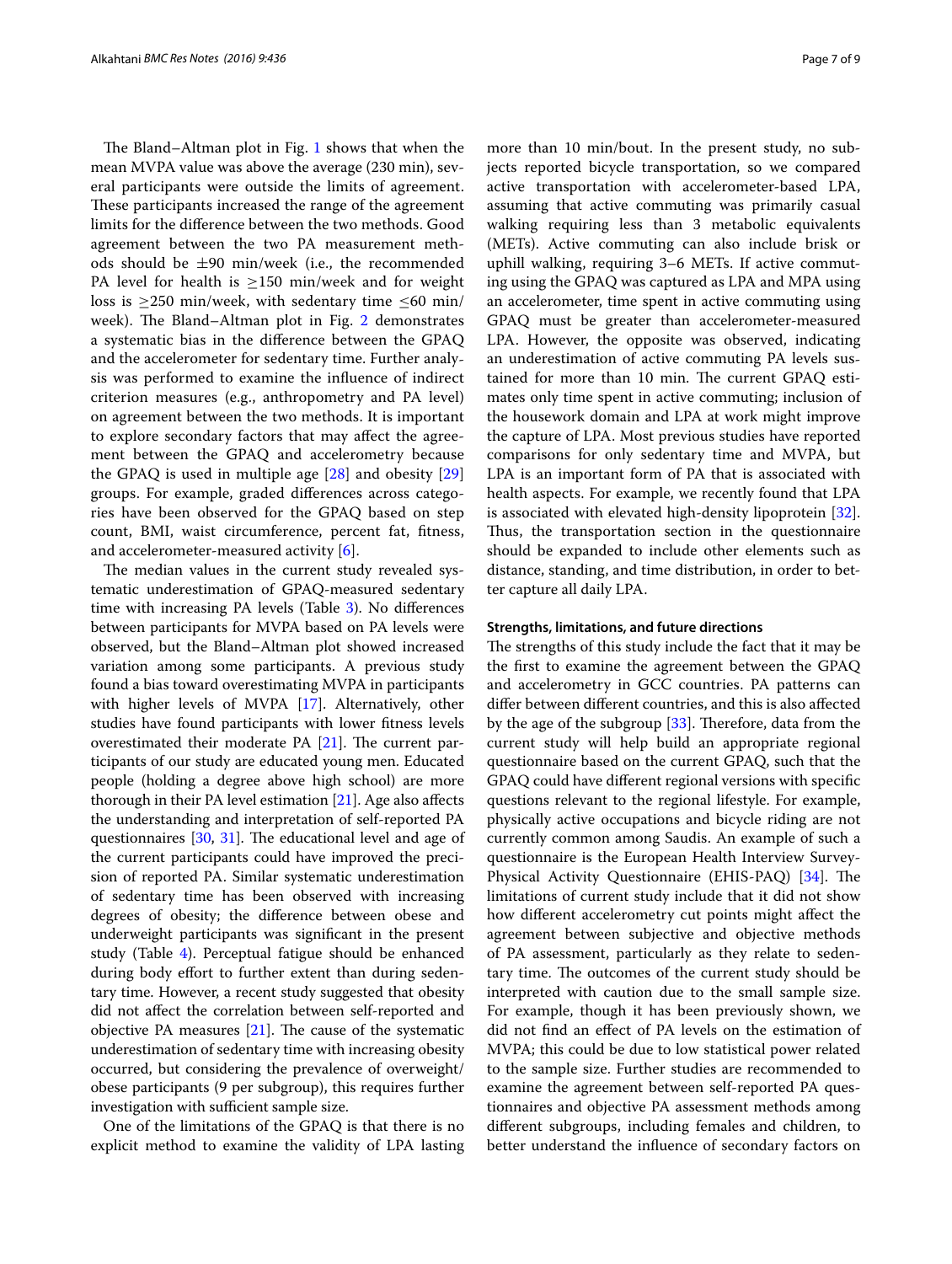individual responses. Additional comparisons between college-age students and similarly aged non-students are also suggested.

## **Conclusions**

In conclusion, the GPAQ demonstrated strong reliability, but weak agreement with accelerometry for measuring MVPA, and very weak agreement with accelerometry for measuring sedentary time in Saudi young men. The bias in the relationship between these two methods for sedentary behavior might be partially attributed to both instrument-based factors and individual-based factors. Indirect criterion measures of individual characteristics should be considered when using different methods of PA assessment. Further, adapting the current GPAQ to create a regional questionnaire is suggested.

## **Additional file**

<span id="page-7-24"></span>**[Additional file 1.](http://dx.doi.org/10.1186/s13104-016-2242-9)**.Raw data of accelerometers and the Global Physical Activity Questionnaire in week 1 and 2, including sedentary, low, moderate and vigorous physical activity ( $n = 62$ ).

#### **Abbreviations**

BMI: body mass index; GCC: Gulf Cooperation Council; GPAQ: Global Physical Activity Questionnaire; IPAQ: International Physical Activity Questionnaire; LPA: light physical activity; MET: metabolic equivalent; MVPA: moderate to vigorous physical activity; PA: physical activity; VO<sub>2max</sub>: maximal oxygen consumption.

#### **Acknowledgements**

Data were collected at University of Dammam as a part of joint project with Dr. Mamdoh Hilaly and Dr. Ahmed Alkilany. The author thanks Syed Husain Danish and Malak Nawaz Khan Khattak 'form Prince Mutaib bin Abdullah Chair for Biomarkers Research on Osteoporosis' for data analysis.

#### **Competing interests**

The author declare that he has no competing interests.

#### **Availability of data and material**

All raw data presented in the manuscript are freely available to any scientist wishing to use them for non-commercial purposes, without breaching participants' confidentiality (Additional file [1](#page-7-24)). Raw data has been submitted to the BMC Research Note Journal, and it consists of data of accelerometers for sedentary, LPA, MPA, VPA and MVPA. This was followed by raw data for GPAQ in week 1 including active commuting, VPA, MPA and sedentary, and raw data for GPAQ in week 2 in the same order.

#### **Ethics approval and consent to participate**

The study protocol was approved by the Internal Review Board at the University of Dammam (IRB No. 2014-14-077). Study requirements were explained to all participants, and written informed consent was provided by all participants.

#### **Funding**

This project was supported by a grant from the Scientific Research Center at the College of Sport Sciences and Physical Activity, Scientific Research Deanship at King Saud University.

Received: 4 February 2016 Accepted: 1 September 2016 Published online: 08 September 2016

#### **References**

- <span id="page-7-0"></span>1. Troiano R, Berrigan D, Dodd K, Masse L, Tilert T, McDowell M. Physical activity in the United States measured by accelerometer. Med Sci Sports Exer. 2008;40:181–8.
- <span id="page-7-1"></span>2. Bauman A, Phongsavan P, Schoeppe S, Owen N. Physical activity measurement—a primer for health promotion. Promot Educ. 2006;13(2):92–103.
- <span id="page-7-2"></span>3. Bull FC, Maslin TS, Armstrong T. Global physical activity questionnaire (GPAQ): nine country reliability and validity study. J Phys Act Health. 2009;6(6):790.
- <span id="page-7-3"></span>Armstrong T, Bull F. Development of the world health organization global physical activity questionnaire (GPAQ). J Pub Health. 2006;14(2):66–70.
- <span id="page-7-4"></span>5. Cleland CL, Hunter RF, Kee F, Cupples ME, Sallis JF, Tully MA. Validity of the Global Physical Activity Questionnaire (GPAQ) in assessing levels and change in moderate-vigorous physical activity and sedentary behaviour. BMC Pub Health. 2014;14(1):1255.
- <span id="page-7-5"></span>6. Herrmann SD, Heumann KJ, Der Ananian CA, Ainsworth BE. Validity and reliability of the global physical activity questionnaire (GPAQ). Meas Phys Educ Exerc Sci. 2013;17(3):221–35.
- <span id="page-7-6"></span>7. Mabry RM, Winkler EAH, Reeves MM, Eakin EG, Owen N. Associations of physical activity and sitting time with the metabolic syndrome among Omani adults. Obesity. 2012;20(11):2290–5.
- <span id="page-7-7"></span>8. Amin TT, Al-Hammam AM, AlMulhim NA, Al-Hayan MI, Al-Mulhim MM, Al-Mosabeh MJ, et al. Physical activity and cancer prevention: awareness and meeting the recommendations among adult Saudis. Asian Pac J Cancer Prev. 2014;15:2597–606.
- <span id="page-7-8"></span>9. Al-Eisa ES, Al-Sobayel HI. Physical activity and health beliefs among Saudi women. J Nutr Metab. 2012.
- <span id="page-7-9"></span>10. Al-Nakeeb Y, Lyons M, Collins P, Al-Nuaim A, Al-Hazzaa H, Duncan MJ, et al. Obesity, physical activity and sedentary behavior amongst British and Saudi youth: a cross-cultural study. Intl J Environ Res Pub Health. 2012;9(4):1490–506.
- <span id="page-7-10"></span>11. Garber CE, Blissmer B, Deschenes MR, Franklin BA, Lamonte MJ, Lee IM, et al. American College of Sports Medicine position stand. Quantity and quality of exercise for developing and maintaining cardiorespiratory musculoskeletal, and neuromotor fitness in apparently healthy adults: guidance for prescribing exercise. Med Sci Sports Exerc. 2011;43(7):1334–59.
- <span id="page-7-11"></span>12. Kelly P, Fitzsimons C, Baker G. Should we reframe how we think about physical activity and sedentary behaviour measurement? Validity and reliability reconsidered. Int J Behav Nutr Phys Act. 2016;13(1):1.
- <span id="page-7-12"></span>13. Troiano RP, McClain JJ, Brychta RJ, Chen KY. Evolution of accelerometer methods for physical activity research. Br J Sports Med. 2014;48:1019–23.
- <span id="page-7-13"></span>14. Garriguet D, Tremblay S, Colley RC. Comparison of physical activity adult questionnaire results with accelerometer data. Health Rep. 2015;26(7):11.
- <span id="page-7-14"></span>15. Troiano RP. Large-scale applications of accelerometers: new frontiers and new questions. Med Sci Sports Exerc. 2007;39(9):1501.
- <span id="page-7-15"></span>16. Freedson PS, Melanson E, Sirard J. Calibration of the computer science and applications Inc. accelerometer. Med Sci Sports Exerc. 1998;30:777–81.
- <span id="page-7-16"></span>17. Chu AH, Ng SH, Koh D, Müller-Riemenschneider F. Reliability and validity of the self-and interviewer-administered versions of the Global Physical Activity Questionnaire (GPAQ). PLoS ONE. 2015;10(9):e0136944.
- <span id="page-7-17"></span>18. Hoos T, Espinoza N, Marshall S, Arredondo EM. Validity of the global physical activity questionnaire (GPAQ) in adult Latinas. J Phys Act Health. 2012;9(5):698.
- <span id="page-7-18"></span>19. Altschuler A, Picchi T, Nelson M, Rogers JD, Hart J, Sternfeld B. Physical Activity Questionnaire comprehension-lessons from cognitive interviews. Med Sci Sports Exer. 2009;41(2):336–43.
- <span id="page-7-19"></span>20. Canning, KL, Brown RE, Jamnik VK, Salmon A, Ardern CI, Kuk JL. Individuals underestimate moderate and vigorous intensity physical activity. 2014.
- <span id="page-7-20"></span>21. Dyrstad SM, Hansen BH, Holme IM, Anderssen SA. Comparison of self-reported versus accelerometer-measured physical activity. Med Sci Sports Exerc. 2014;46(1):99–106.
- <span id="page-7-21"></span>22. Barreira TV, Zderic TW, Schuna JM, Hamilton MT, Tudor-Locke C. Freeliving activity counts-derived breaks in sedentary time: are they real transitions from sitting to standing? Gait Posture. 2015;42(1):70–2.
- <span id="page-7-22"></span>23. Hagstromer M, Ainsworth BE, Oja P, Sjostrom M. Comparison of a subjective and an objective measure of physical activity in a population sample. J Phys Act Health. 2010;7(4):541.
- <span id="page-7-23"></span>24. Busschaert C, De Bourdeaudhuij I, Van Holle V, Chastin SF, Cardon G, De Cocker K. Reliability and validity of three questionnaires measuring